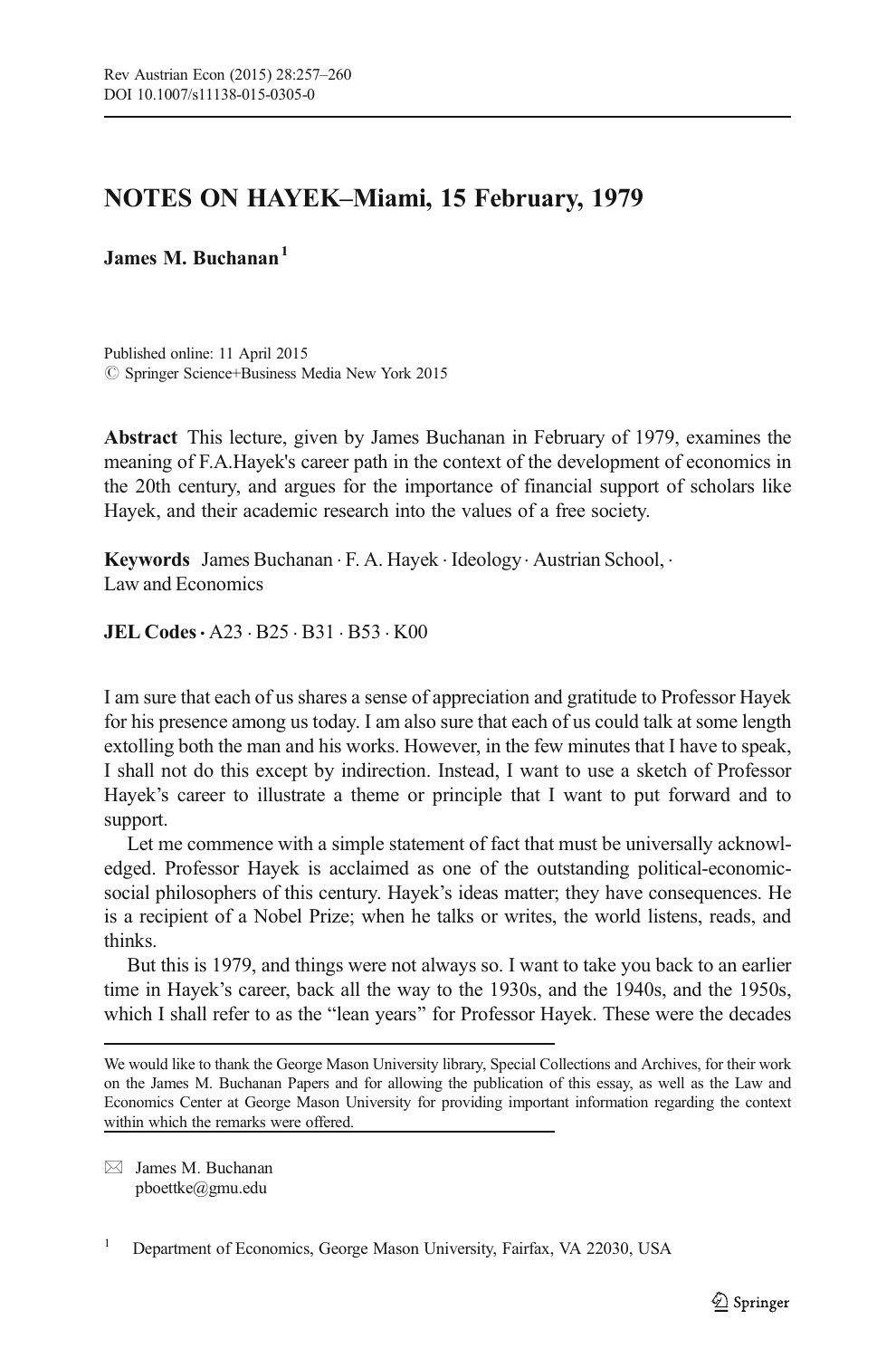of the Keynesian revolution, of socialist euphoria, of planners' dreams. Professor Hayek, more than any other scholar whom I have known personally, has ranged the whole spectrum from derision, ridicule, scorn, and rejection on the one hand to acclaim, encomium, and respect on the other. He now commands the latter heights, those about which all scholars dream but which so few achieve. But let us never forget that Professor Hayek also lived and toiled through the depths, and let us recall in our imagination the personal despair that he must have suffered in those lonely years when he was so totally "out of fashion."

Let me be specific. Hayek stood almost alone in opposition to the Keynesian "explanation" of the great depression. Quite apart from the details of analysis, the aggregate-demand explanation, macroeconomics, ruled the day. Hayek alone continued to insist on the microeconomics aspects of inflationary financing, on the discoordination in plans created by the failure of monetary systems to insure stability. His theory of the business cycle fell into disuse, and it remained in the dustbin of economic ideas until the 1970s. But the aggregate-demand simplisms no longer worked at all, no longer explained anything—and, lo and behold, what have we seen? A dusting off and revival of the basic Hayekian notions about discoordination, about inflation as a means through which investment plans get all fouled up. As of now, there is really no alternative theory worthy of much respect, and we can predict that more attention will be paid to the seminal Hayekian ideas during the next decades.

But let me now turn to a much more important and more divisive area where Hayek's contribution look so large. Professor Hayek, as early as the 1930s, saw the basic fallacy in schemes for centralized control of an economy, and his fundamental papers on the use of knowledge in markets will surely rank among the major contributions in the whole history of economic analysis, and of social-political-economic philosophy. With this insight, Hayek saw the pitfalls and the dangers in the sweep towards socialism, toward central planning, that seemed so pervasive in the 1940s. He wrote The Road to Serfdom for the express purpose of warning against the dangers that he saw and predicted.

From our own perspective in 1979, it is difficult to appreciate how The Road to Serfdom was received in leading British and American intellectual-academic circles. Ridicule, scorn, derision, hatred—these are mild words to describe the reception that he was accorded for this little book. The socialist mystique had captured the minds and spirit of the time, this mystique was the zeitgeist itself, and it was "sin" to challenge it. Hayek was guilty of the grossest impropriety—with this little book he proved himself to be an irresponsible scare-monger in a world driven by romantic images of utopia.

Professor Hayek left Britain; he moved to Chicago, which, again from our secure perspective of 1979, would have seemed to be a haven of reasonable men, and a fine location for the pariah of the eastern establishment—British intelligentsia. But what did he find? His treatment at the University of Chicago stands witness to the institution's enduring shame. He was not, as might have been anticipated, welcomed with open arms as a major addition to the economics faculty. That faculty, in its wisdom of fashion, chose not to accept Hayek in its ranks, and an appointment was never forthcoming. Instead, Professor Hayek was shunted off and allowed to organize, with John Nef and a few others, the Committee on Social Thought. This Committee was to remain Hayek's academic home during his years at Chicago. As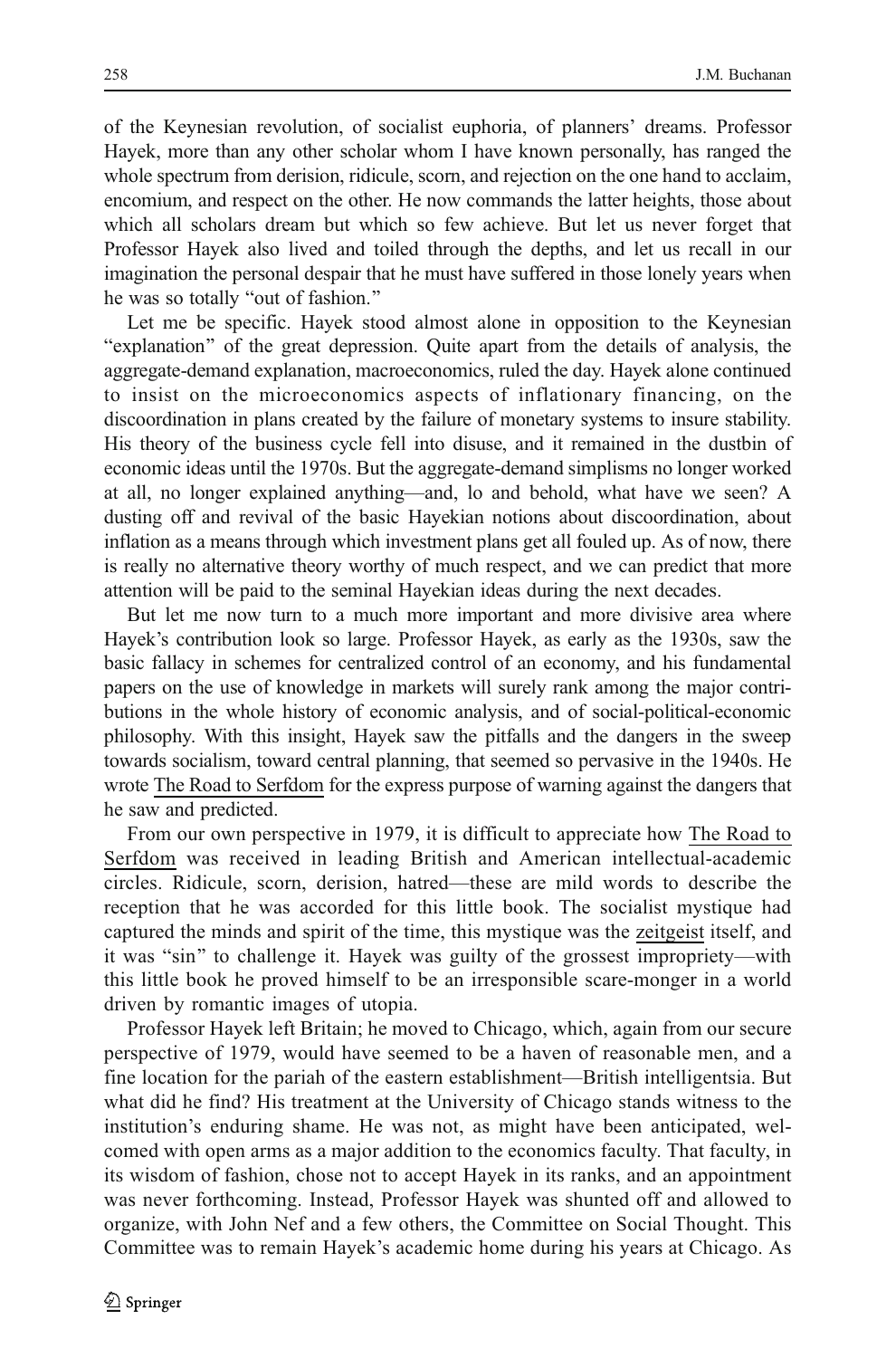it functioned alongside but not within the regular academic departments, Hayek's overreach of possible influence on a whole generation of economists was minimized rather than maximized.

My purpose here is not, however, to criticize in retrospect those who were swayed by intellectual-academic fashion, and who joined in the neglect of Hayek's contribution as a scholar. My purpose here is quite different. I want to focus attention on Hayek's position in those lean years, and I want to note his courage and integrity in sticking to his guns when, quite literally, he must have felt that almost everyone else among his peers was out of step. Hayek's record of intellectual consistency throughout his career is one of the most enduring features of his work.

But I want to draw your attention to something more, to an aspect that allowed Professor Hayek to endure the lonely years, an aspect that may too readily be overlooked. Hayek's position was made more tolerable by a few sources of external financial support, a few scattered persons with access to funds who recognized the value and importance of ideas. Hayek was given such support for his research, for The Constitution of Liberty, and for the beginnings of Law, Legislation and Liberty. He was supported indirectly, but importantly, via support of the Mt. Pelerin Society, the international society of market-oriented scholars and leaders, a society that was created and maintained almost single-handedly by Hayek. He was supported by lecture invitations to such as the old Volker Fund conferences, where he could try out his ideas, and where so many of my own generation first came to know both the man and these ideas. I cannot list all of those who supported Hayek in those lean years; I do not know who they were. I only know that they were an extremely small group of men and foundations, and I also know that the Realm-Earhart Foundations were almost unique in sticking to Hayek through the very worst of times.

I think we should draw some lessons from this experience. We should, I think, appreciate that ideas matter, and that financial support for the generation of ideas matters. Those who supported Professor Hayek in the lonely years were courageous in their expressions of confidence in the man and the ideas he represented. They were not demanding of him some immediate relevance to then-topical issues of policy; they were not demanding of him that he try to communicate his ideas to mass audiences; they were not demanding of him that he produce fancy numbers to test self-evident hypotheses.

As I have noted, and as we all know, Professor Hayek was able to survive the lean years with intellectual integrity and with courage. He survived to see the treatment of his ideas come half circle. The distance between 1949 and 1979 must seem much longer than three decades to Professor Hayek as he reflects with us on his career. To those few supporters, who also must have felt so isolated and alone in the 1940s and the 1950s, their investment in Hayek and in his ideas has paid off, and handsomely. If they should have squandered their meager resources through insistence that the research supported must be on then-relevant policy issues, that the attempt must be made to publicize the results, what would have been accomplished? Surely, nothing remotely comparable to the impact that we now observe Hayek's foundation ideas to have had around the world.

My friend, Professor P.T. Bauer, of LSE, whom several of you know, has often remarked that the great and relative success of the ideological left in the middle years of this century was due largely to its early recognition that ideas matter. By contrast, so Bauer argues, over the whole of that dismal period in intellectual history, the